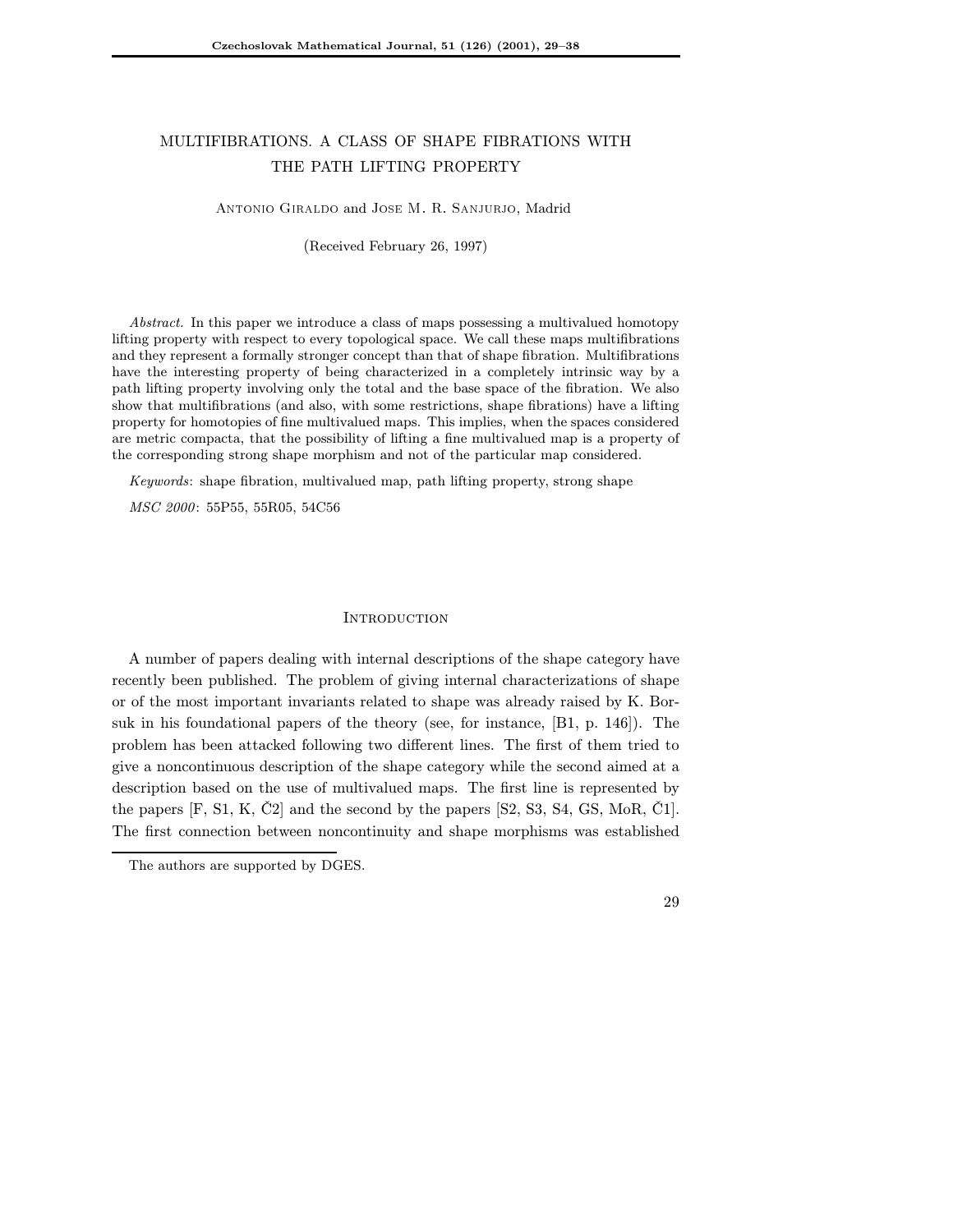by Felt in [F]. In [S1] and [S3] respectively the first noncontinuous and multivalued characterizations of the shape category of compacta appear. The paracompact case was studied in [K] and [MoR]. The characterizations for the class of all topological spaces were obtained in [Č2] and [Č1].

An important topic in shape is the theory of shape fibrations, first introduced by Mardešić and Rushing in [MR1] and [MR2] with some partial motivation from the previous work of Coram and Duvall  $[CD]$ . In a recent paper  $[G]$ , one of the authors has made a study of the theory of shape fibrations from the point of view of multivalued maps, proving that, in certain cases, the existence of liftings of strong shape morphisms can be reduced to an algebraic problem formulated in terms of the corresponding shape groups.

In the present paper we prove that a class of shape fibrations, which we call multifibrations, is characterized by a path-lifting property. This property involves only the total and the base space of the fibration and constructions based on them, hence giving an intrinsic characterization of this class of fibrations. It is an open problem whether the multifibrations coincide with the whole class of all shape fibrations.

We also present in the paper a lifting property enjoyed by the multifibrations (and, with some restrictions, by all shape fibrations) for homotopies of fine multivalued maps. When the spaces considered are metric compacta, then the homotopy class of a fine multivalued map is a strong shape morphism (see [GS]). Hence our result states that the possibility of lifting a fine multivalued map is a property of the corresponding strong shape morphism and not of the particular map considered.

For general information on shape theory we recommend the books by K. Borsuk [B2], J. M. Cordier and T. Porter [CP], J. Dydak and J. Segal [DS1], and S. Mardešić and J. Segal [MS]. We also recommend the collection of open problems [DS2] by Dydak and Segal. For a survey on shape fibrations see S. Mardešić  $[M]$  and for relations between shape fibrations and strong shape see F. W. Cathey [C].

#### 1. MULTIFIBRATIONS

Let  $X$  and  $Y$  be metric spaces. An upper semicontinuous multivalued function  $F: X \to Y$  is a correspondence such that, for every  $x \in X$ ,  $F(x) \neq \emptyset$  is a closed subset of Y and for every neighbourhood V of  $F(x)$  in Y there is a neighbourhood U of x such that  $F(U) = \bigcup F(y)$  is contained in V. In the sequel, a map will be a  $u \in U$ continuous single-valued function, while upper semicontinuous multivalued functions will be called multivalued maps for short. F is said to be  $\varepsilon$ -small if diameter  $(F(x))$  $\varepsilon$  for every  $x \in X$ . Two multivalued maps  $F, G: X \to Y$  are  $\varepsilon$ -homotopic if there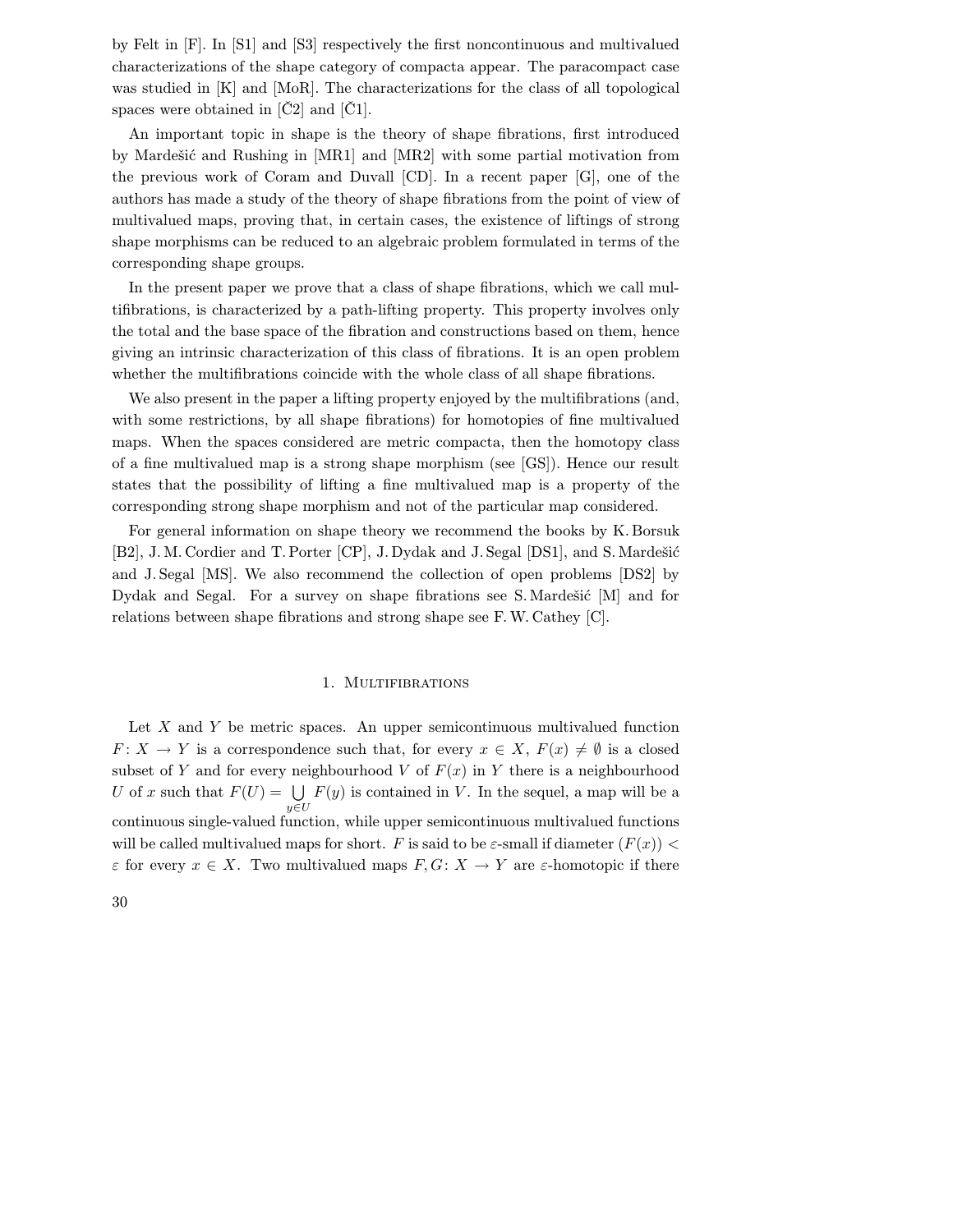exists an  $\varepsilon$ -small multivalued map  $H: X \times I \to Y$  such that  $H(x, 0) = F(x)$  and  $H(x, 1) = G(x)$  for every  $x \in X$ .

Let E and B be compact metric spaces and let  $p: E \longrightarrow B$  be a map. We say that p has the multivalued homotopy lifting property (MHLP) with respect to a topological space X if for every  $\varepsilon > 0$  there exists  $\delta > 0$  with the following property:

Given  $\delta$ -small multivalued maps  $F: X \longrightarrow E$  and  $H: X \times I \longrightarrow B$  such that  $d(pF(x), H(x, 0)) < \delta$  for every  $x \in X$ , then there exists an  $\varepsilon$ -small multivalued map  $H' : X \times I \longrightarrow E$  such that  $d(H'(x, 0), F(x)) < \varepsilon$ ,  $d(pH'(x, t), H(x, t)) < \varepsilon$  for every  $(x, t) \in X \times I$ .

It was proved in [G] that shape fibrations between compact metric spaces coincide with maps having the property MHLP with respect to any metric space  $X$ . A characterization in the same spirit has been given by Z. Čerin [Č3] in terms of relations.

**Definition 1.** We say that a map  $p: E \longrightarrow B$  between compact metric spaces is a multifibration if it has the property MHLP with respect to any topological space X, in such a way that  $\delta$  depends only on  $\varepsilon$  and is, hence, independent on X.

The usual examples of shape fibrations (see [MR1]) are multifibrations. At the present moment we do not know if it is sufficient for p to have the property MHLP with respect to all metric spaces in order to be a multifibration. Therefore the following is an open problem.

**Problem.** Is every shape fibration a multifibration?

Theorem 1 in [G] guarantees, on the other hand, that every multifibration is a shape fibration. The following theorem states that multifibrations have characteristic path lifting properties. In order to formulate it, we must first introduce some terminology.

Given a compact metric space E and given  $\delta > 0$  consider the set  $P_{\delta}(E)$  of the δ-small (that is, with diameter less than δ) non-empty compact subsets of E with the topology generated by the neighbourhood system

$$
\{B_{\varepsilon}(K) \mid K \in P_{\delta}(E), \varepsilon > 0\}
$$

where  $K' \in B_{\varepsilon}(K)$  if  $K' \subset B_{\varepsilon}(K)$  in the usual sense. This topology is a restriction of the upper semi-finite topology studied by E. Michael [Mi] (see also Kuratowski [Ku] p. 175).

On the other hand, given a compact metric space B and given  $\delta > 0$  let us consider the set  $B_{\delta}^{I}$  of the  $\delta$ -small multivalued maps  $\omega: I \longrightarrow B$  (or equivalently, the singlevalued maps from I to  $P_{\delta}(B)$ , with the compact-open topology. This topology is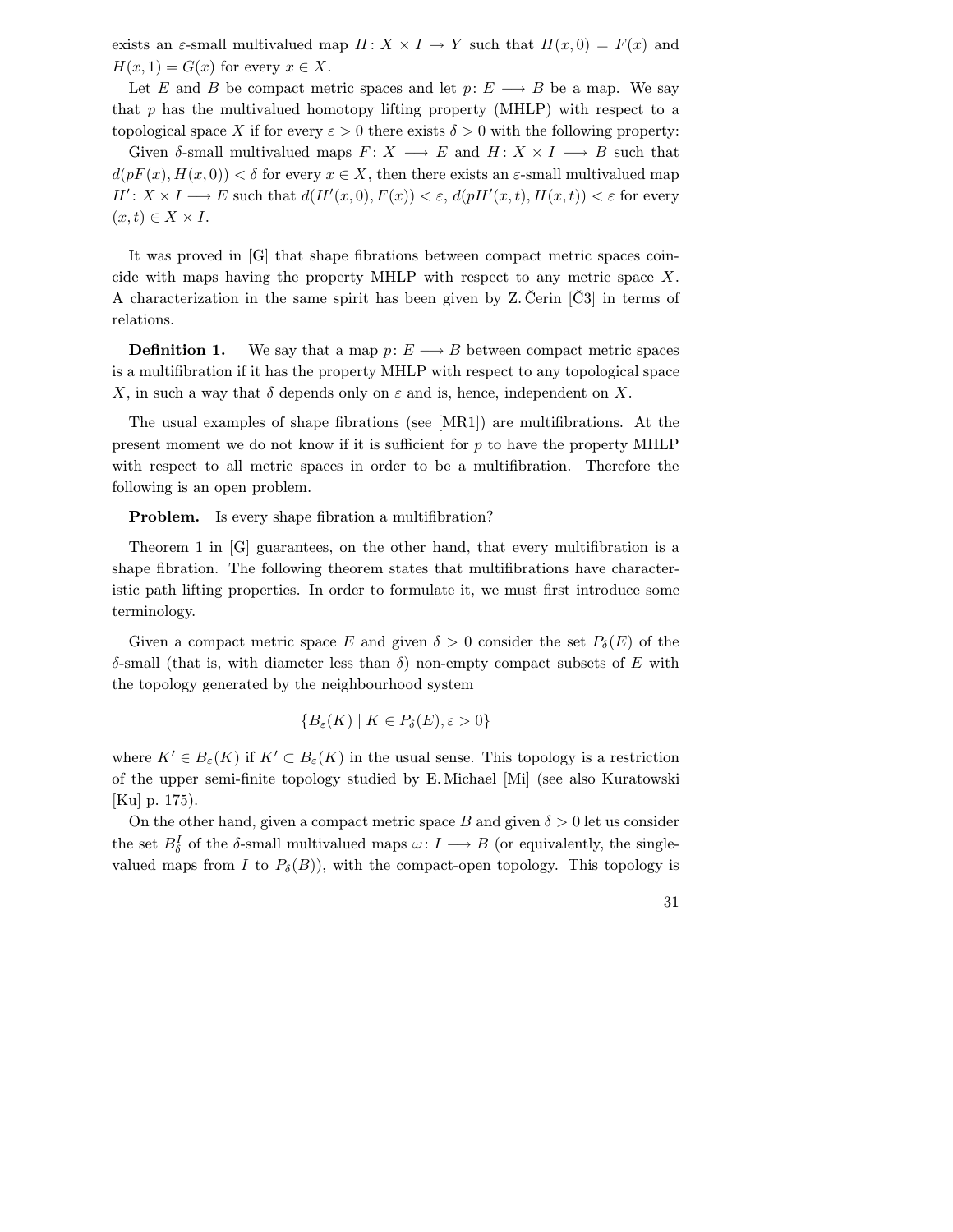equivalent to that generated by the neighbourhoods system  $\{B_\varepsilon(\omega) \mid \omega \in B_\delta^I, \varepsilon > 0\}$ where  $\omega' \in B_{\varepsilon}(\omega)$  if for every  $t \in I$  there exists  $t' \in I$  with  $d(t, t') < \varepsilon$  such that  $\omega'(t) \subset B_{\varepsilon}(\omega(t')).$ 

Finally, given a surjective map  $p: E \longrightarrow B$  and given  $\delta > 0$ , we can define the set

$$
\Omega_{\delta} = \{ (K, \omega) \in P_{\delta}(E) \times B_{\delta}^{I} \mid d(\omega(0), p(K)) < \delta \} \subset P_{\delta}(E) \times B_{\delta}^{I},
$$

with the topology induced by the product topology of  $P_\delta(E) \times B_\delta^I$ .

The following result characterizes multifibrations in intrinsic terms, making no references to external spaces  $X$  with respect to which to lift homotopies. This characterization reflects the path lifting properties of approximate nature for multifibrations.

**Theorem 1.** Let E and B be compact metric spaces and let  $p: E \longrightarrow B$  be a surjective map. The following are equivalent:

- (i)  $p$  is a multifibration.
- (ii) For every  $\varepsilon > 0$  there exist  $\delta > 0$  and a (single-valued) map  $\lambda: \Omega_{\delta} \longrightarrow E_{\varepsilon}^{I}$  such that  $d(\lambda(K, \omega)(0), K) < \varepsilon$  and  $d(p(\lambda(K, \omega)(t)), \omega(t)) < \varepsilon$  for every  $(K, \omega) \in \Omega_{\delta}$ and every  $t \in I$ .

Proof. We first see that i) implies ii). Let  $\varepsilon > 0$ . Then there exists  $\delta > 0$ such that if X is a topological space and  $F: X \longrightarrow E$  and  $H: X \times I \longrightarrow B$  are δ-small multivalued maps such that  $d(pF(x), H(x, 0)) < \delta$  for every  $x \in X$ , there exists an  $\varepsilon$ -small multivalued map  $H' : X \times I \longrightarrow E$  such that  $d(H'(x, 0), F(x)) < \varepsilon$ and  $d(pH'(x,t), H(x,t)) < \varepsilon$  for every  $(x,t) \in X \times [0,1].$ 

Consider  $X = \Omega_{\delta}$ ,  $F: \Omega_{\delta} \longrightarrow E$  given by  $F(K, \omega) = K$  and  $H: \Omega_{\delta} \times I \longrightarrow B$ given by  $H((K,\omega),t) = \omega(t)$ . Then F and H are  $\delta$ -small multivalued maps such that

$$
d(pF(K,\omega),H((K,\omega),0)) = d(p(K),\omega(0)) < \delta
$$

for every  $(K, \omega) \in \Omega_{\delta}$ . Hence there exists an  $\varepsilon$ -small multivalued map  $H' \colon \Omega_{\delta} \times I \longrightarrow$ E such that for every  $(K, \omega) \in \Omega_{\delta}$  and every  $t \in I$  we have

$$
d(H'((K,\omega),0), F(K,\omega)) = d(H'((K,\omega),0), K) < \varepsilon
$$

and

$$
d(pH'((K,\omega),t),H((K,\omega),t)) = d(pH'((K,\omega),t),\omega(t)) < \varepsilon.
$$

Define  $\lambda: \Omega_{\delta} \longrightarrow E_{\varepsilon}^{I}$  (single-valued) as  $\lambda(K, \omega)(t) = H'((K, \omega), t)$ . Then  $\lambda$  is well defined since for every  $(K, \omega) \in \Omega_{\delta}$  we have that  $\lambda(K, \omega): I \longrightarrow E$  is an  $\varepsilon$ -small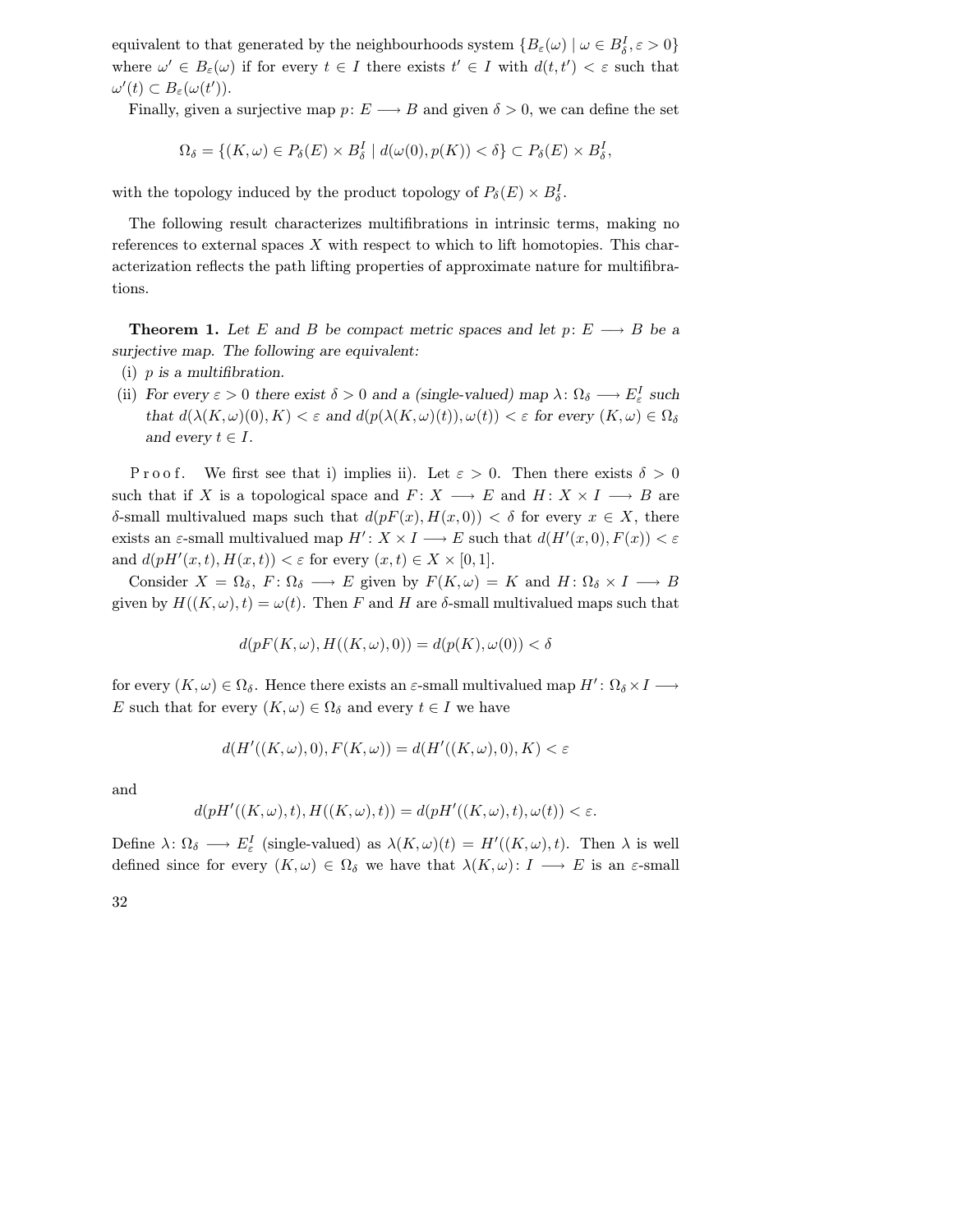multivalued map (since H' is). Moreover,  $\lambda$  is continuous since given  $(K_0, \omega_0) \in \Omega_{\delta}$ and  $\eta > 0$ , then for every  $t_0 \in I$  there exists  $0 < \mu_{t_0} < \eta$  such that for every  $K \in B_{\mu_{t_0}}(K_0)$ , every  $\omega \in B_{\mu_{t_0}}(\omega_0)$  and every  $t \in I$  with  $d(t_0, t) < \mu_{t_0}$  we have

$$
\lambda(K,\omega)(t) = H'((K,\omega),t) \subset B_{\eta}(H'((K_0,\omega_0),t_0)) = B_{\eta}(\lambda(K_0,\omega_0)(t_0)).
$$

Using the compactness of I there exist  $t_1,\ldots,t_n \in I$  such that

$$
I \subset (t_1 - \mu_{t_1}, t_1 + \mu_{t_1}) \cup \ldots \cup (t_n - \mu_{t_n}, t_n + \mu_{t_n}).
$$

Consider  $\mu = \min\{\mu_{t_1}, \ldots, \mu_{t_n}\} > 0$ . Then we have  $\lambda(K, \omega) \in B_n(\lambda(K_0, \omega_0))$  for every  $K \in B_{\mu}(K_0)$  and for every  $\omega \in B_{\mu}(\omega_0)$ , since for every  $t \in I$  there exists  $t_i \in \{t_1, \ldots, t_n\} \subset I$  with  $d(t, t_i) < \mu_{t_i} < \eta$  such that

$$
\lambda(K,\omega)(t) = H'((K,\omega),t) \subset B_{\eta}(H'((K_0,\omega_0),t_i)) = B_{\eta}(\lambda(K_0,\omega_0)(t_i)).
$$

Finally,  $\lambda$  satisfies

$$
d(\lambda(K,\omega)(0),K) = d(H'((K,\omega),0),K) < \varepsilon
$$

and

$$
d(p(\lambda(K,\omega)(t)),\omega(t)) = d(p(H'((K,\omega),t)),\omega(t)) < \varepsilon
$$

for every  $(K, \omega) \in \Omega_{\delta}$  and every  $t \in I$ .

We now prove that ii) implies i). Consider  $\varepsilon > 0$  and take  $\delta > 0$  and  $\lambda: \Omega_{\delta} \longrightarrow E_{\varepsilon}^{I}$ according to the conditions of the theorem.

Let X be a topological space and let  $F: X \longrightarrow E$  and  $H: X \times I \longrightarrow B$  be δ-small multivalued maps such that  $d(pF(x), H(x, 0)) < \delta$  for every  $x \in X$ . We will see that there exists an  $\varepsilon$ -small multivalued map  $H' : X \times I \longrightarrow E$  such that  $d(H'(x,0), F(x)) < \varepsilon$  and  $d(pH'(x,t), H(x,t)) < \varepsilon$  for every  $(x,t) \in X \times [0,1].$ 

Consider  $G: X \longrightarrow B_{\delta}^I$  defined by  $G(x)(t) = H(x, t)$ . Then G is a well defined map (this can be proved in a similar way as above for  $\lambda$ ). Next define  $G' : X \longrightarrow \Omega_{\delta}$ by the expression  $G'(x) = (F(x), G(x))$ . Then G' is a well defined map since

$$
d(pF(x), G(x)(0)) = d(pF(x), H(x, 0)) < \delta
$$

for every  $x \in X$ . Consider the composition

$$
X \xrightarrow{G'} \Omega_{\delta} \xrightarrow{\lambda} E_{\varepsilon}^{I}.
$$

Then  $\lambda G'$  is a single-valued map. Finally, consider  $H' : X \times I \longrightarrow E$  given by  $H'(x,t) = \lambda G'(x)(t)$ . Then H' is a multivalued map since given  $(x_0, t_0)$  and  $\eta > 0$ , by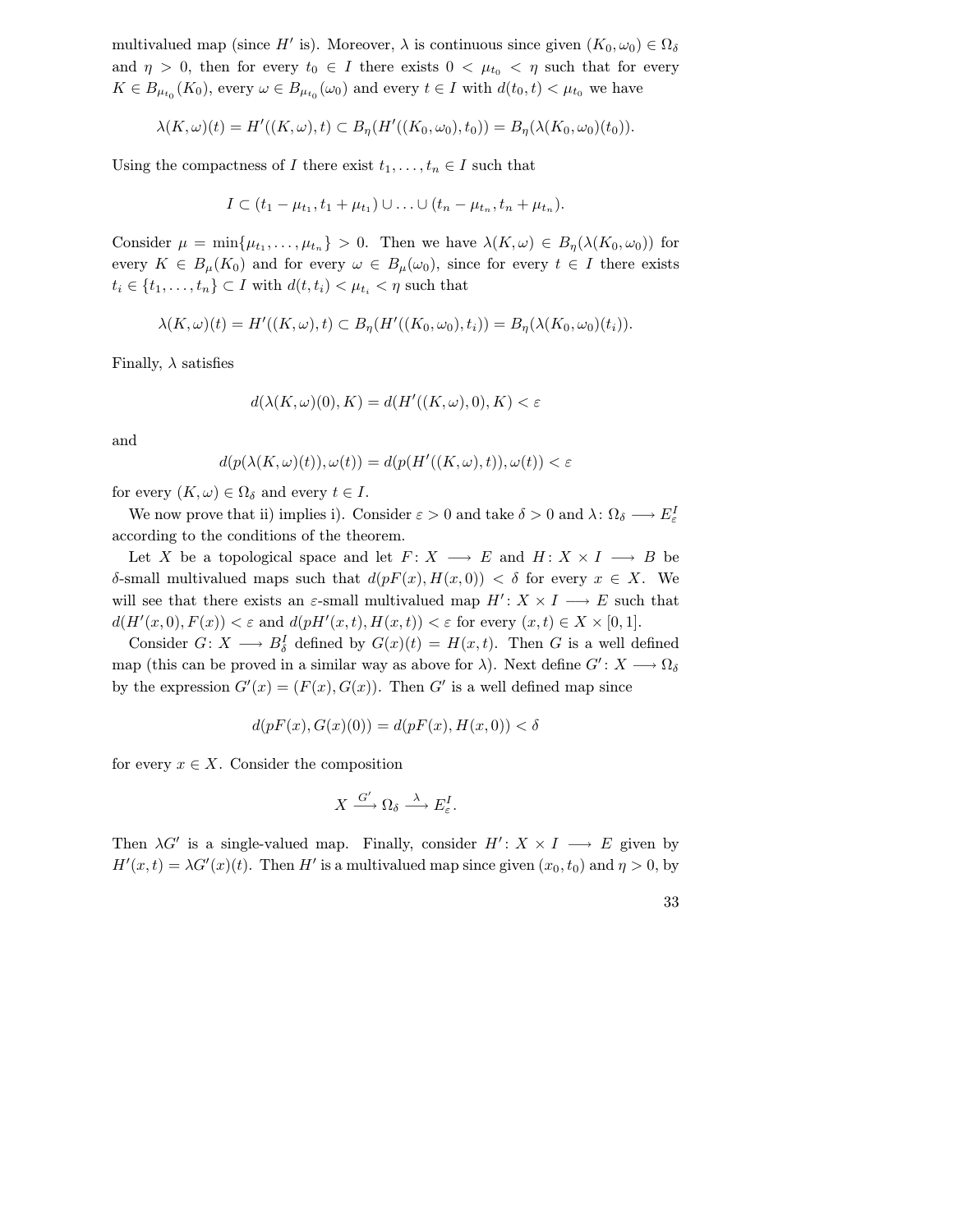the upper semicontinuity of  $\lambda G'(x_0)$  there exists  $0 < \eta_1 < \eta$  such that if  $d(t, t_0) < \eta_1$ then

$$
\lambda G'(x_0)(t) \subset B_{\frac{\eta}{2}}(\lambda G'(x_0)(t_0)).
$$

Using the continuity of  $\lambda G'$  there exists a neighbourhood  $U^{x_0}$  of  $x_0$  in X such that if  $x \in U^{x_0}$  then

$$
\lambda G'(x) \in B_{\frac{\eta_1}{2}}(\lambda G'(x_0)).
$$

Then for every  $t \in I$  there exists  $t' \in I$  with  $d(t, t') < \frac{\eta_1}{2}$  such that

$$
\lambda G'(x)(t) \subset B_{\frac{\eta_1}{2}}(\lambda G'(x_0)(t')).
$$

In particular, if  $d(t, t_0) < \frac{\eta_1}{2}$  we have  $d(t_0, t') < \eta_1$  and hence

$$
\lambda G'(x_0)(t') \subset B_{\frac{\eta}{2}}(\lambda G'(x_0)(t_0)).
$$

Hence for every  $(x,t) \in X \times I$  such that  $x \in U^{x_0}$  and  $d(t,t_0) < \frac{\eta_1}{2}$  we have

$$
H'(x,t) = \lambda G'(x)(t) \subset B_{\eta}(\lambda G'(x_0)(t_0)) = B_{\eta}(H'(x_0,t_0)).
$$

Therefore H<sup> $\prime$ </sup> is upper semicontinuous, and is  $\varepsilon$ -small since for every  $(x, t) \in X \times I$ we have

$$
\operatorname{diam}(H'(x,t)) = \operatorname{diam}(\lambda G'(x)(t)) < \varepsilon.
$$

Finally, we have  $d(H'(x,0), F(x)) = d(\lambda(F(x), G(x))(0), F(x)) < \varepsilon$  and

$$
d(pH'(x,t),H(x,t)) = d(p(\lambda(F(x),G(x))(t)),G(x)(t)) < \varepsilon
$$

for every  $(x, t) \in X \times I$ .

## 2. The fine multivalued homotopy lifting property

Let  $X$  be a topological space and let  $Y$  be a metric space. A multivalued map  $F: X \times \mathbb{R}_+ \longrightarrow Y$  is called a fine multivalued map if it is upper semicontinuous and for every  $\varepsilon > 0$  there exists  $r_0 \in \mathbb{R}_+$  such that  $\text{diam}(F(x,r)) < \varepsilon$  for every  $x \in X$ and every  $r \ge r_0$ . F and G are said to be asymptotic if for every  $\varepsilon > 0$  there exists  $r_0 \in \mathbb{R}_+$  such that  $d(F(x,r), G(x,r)) < \varepsilon$  for every  $x \in X$  and every  $r \ge r_0$ .

Two fine multivalued maps  $F, G: X \times \mathbb{R}_+ \longrightarrow Y$  are said to be homotopic if there exists a fine multivalued map  $H: X \times [0, 1] \times \mathbb{R}_+ \longrightarrow Y$  such that  $H(x, 0, t) = F(x, t)$ and  $H(x, 1, t) = G(x, t)$  for every  $(x, t) \in X \times \mathbb{R}_+$ .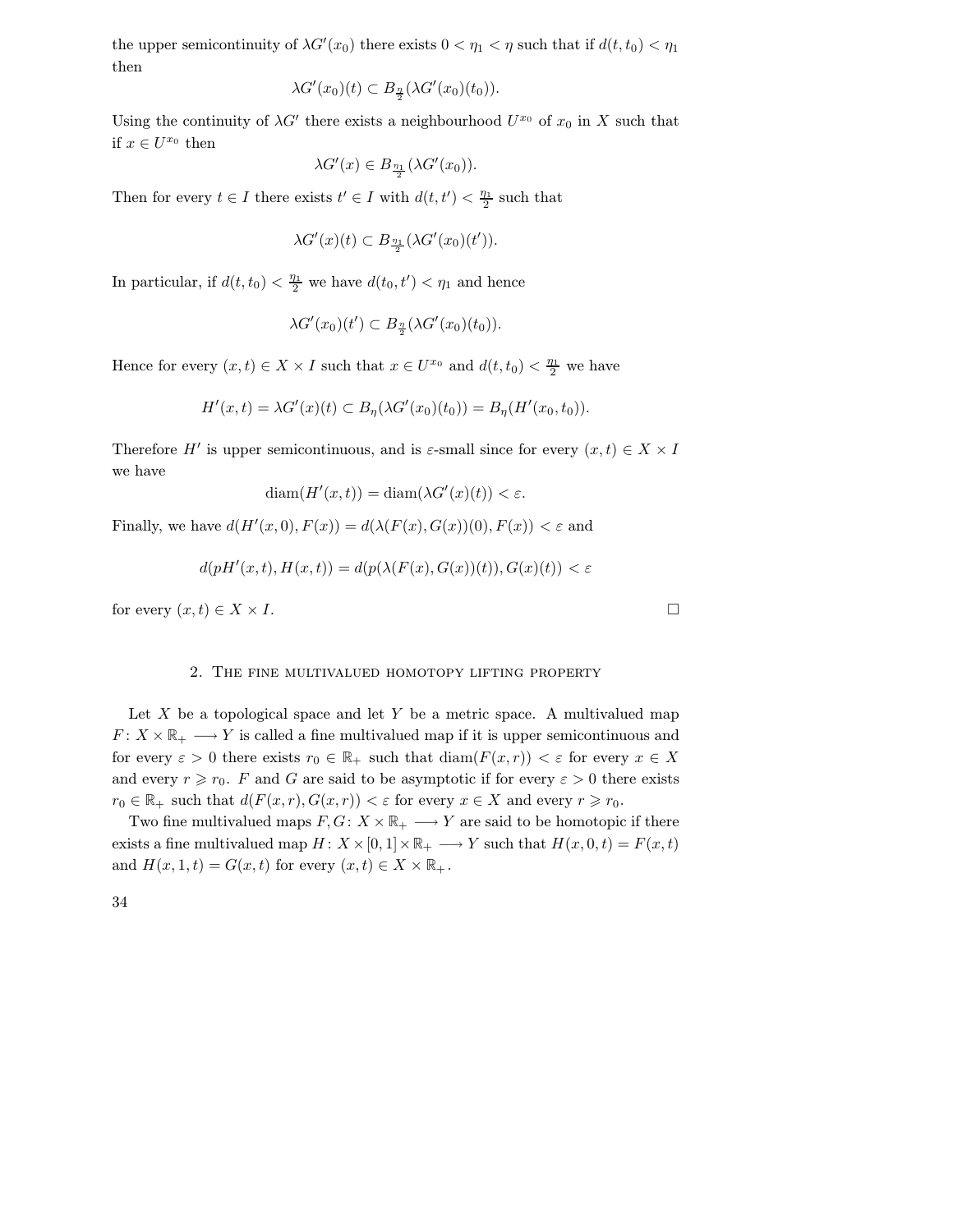**Definition 2.** Let E and B be compact metric spaces and let  $p: E \longrightarrow B$ be a map. Let X be a topological space. We say that  $p$  has the fine multivalued homotopy lifting property  $(FMHLP)$  with respect to X if given fine multivalued maps  $F: X \times \mathbb{R}_+ \longrightarrow E$  and  $H: X \times I \times \mathbb{R}_+ \longrightarrow B$  such that  $pF$  and  $H_0$  are asymptotic, there exists a fine multivalued map  $H' : X \times I \times \mathbb{R}_+ \longrightarrow E$  such that  $H'_0$  and F, and  $pH'$  and H are asymptotic.

In the following result we prove that multifibrations enjoy the property FMHLP with respect to every topological space  $X$ .

**Theorem 2.** Let E and B be compact metric spaces and let  $p: E \longrightarrow B$  be a map. Let X be a topological space and suppose that  $p$  has the property MHLP with respect to  $X \times I$ . Then p has the property FMHLP with respect to X.

As a consequence, if  $p$  is a multifibration, then  $p$  has the property FMHLP with respect to every topological space X. If  $p$  is a shape fibration, then  $p$  has the property FMHLP with respect to every metric space X.

Proof. Suppose that p has the property MHLP with respect to  $X \times I$ . Let  $\{\varepsilon_n\}$  be a null sequence. Then there exists another null sequence  $\{\eta_n\}$  such that, for every  $n \in \mathbb{N}$ ,  $\eta_n \leq \varepsilon_n$  and  $\eta_n$  is associated to  $\varepsilon_n$  by the property MHLP with respect to  $X \times I$ . On the other hand, if p has the property MHLP with respect to  $X \times I$ , then p has the property MHLP with respect to X. Therefore there exists a null sequence  $\{\delta_n\}$  such that, for every  $n \in \mathbb{N}$ ,  $\delta_n < \frac{\eta_n}{3}$  and  $\delta_n$  is associated to  $\frac{\eta_n}{3}$  by the property MHLP with respect to  $X$ .

Let  $F: X \times \mathbb{R}_+ \longrightarrow E$  and  $H: X \times I \times \mathbb{R}_+ \longrightarrow B$  be fine multivalued maps such that pF and  $H_0$  are asymptotic. Then there exists an increasing sequence  $\{k_n\} \subset \mathbb{N}$ such that

$$
\text{diam}(F(x,r)) < \delta_n, \quad \text{diam}(H(x,t,r)) < \delta_n, \quad d(pF(x,r), H(x,0,r)) < \delta_n
$$

for every  $x \in X$ , every  $t \in I$  and every  $r \geq k_n$ . Then, for every  $n \in \mathbb{N}$ , there exists an  $\frac{\eta_n}{3}$ -small multivalued map  $G_n: X \times I \longrightarrow E$  such that

$$
d(G_n(x,0), F(x, k_n)) < \frac{\eta_n}{3}, \quad d(pG_n(x,t), H(x,t, k_n)) < \frac{\eta_n}{3}
$$

for every  $x \in X$  and every  $t \in I$ . On the other hand, since  $d(G_n(x, 0), F(x, k_n))$  $\frac{1}{3}\eta_n$  and  $d(G_{n+1}(x,0), F(x, k_{n+1})) < \frac{1}{3}\eta_n$  we can consider an  $\eta_n$ -small multivalued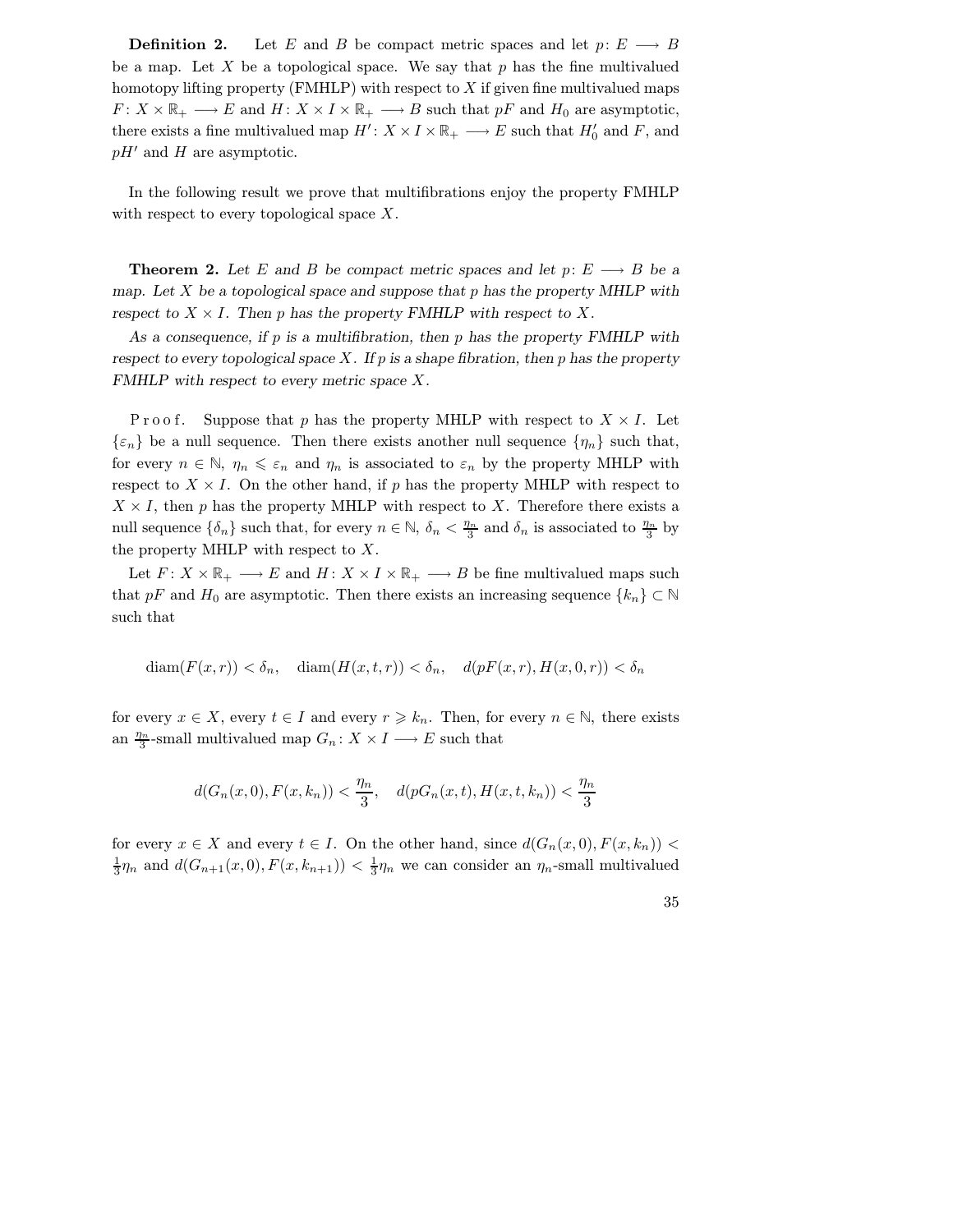map  $G'_n: X \times (\{0\} \times [k_n, k_{n+1}] \cup I \times \{k_n, k_{n+1}\}) \longrightarrow E$  given by

$$
G'_{n}(x,t,r) = \begin{cases} G_{n}(x,t) & \text{if } r = k_{n}, \ 0 < t \leq 1 \\ G_{n}(x,0) \cup F(x,k_{n}) & \text{if } r = k_{n}, \ t = 0 \\ F(x,r) & \text{if } r \in (k_{n},k_{n+1}), \ t = 0 \\ G_{n+1}(x,0) \cup F(x,k_{n+1}) & \text{if } r = k_{n+1}, \ t = 0 \\ G_{n+1}(x,t) & \text{if } r = k_{n+1}, \ 0 < t \leq 1. \end{cases}
$$

Now,  $G'_n$  and  $H|_{X \times I \times [k_n, k_{n+1}]}$  are  $\eta_n$ -small multivalued maps such that

$$
d(pG'_n(x,t,r),H(x,t,r)) < \eta_n
$$

for every  $(x, t, r) \in X \times (\{0\} \times [k_n, k_{n+1}] \cup I \times \{k_n, k_{n+1}\})$ , and hence, applying the property MHLP there exists an  $\varepsilon_n$ -small multivalued map  $G_n''$ :  $X \times I \times [k_n, k_{n+1}] \longrightarrow$ E such that  $d(G'_n(x,t,r), G''_n(x,t,r)) < \varepsilon_n$  for every  $(x,t,r) \in X \times (\{0\} \times [k_n, k_{n+1}] \cup$  $I \times \{k_n, k_{n+1}\}\)$ , and such that  $d(pG''_n(x,t,r), H(x,t,r)) < \varepsilon_n$  for every  $(x,t,r) \in$  $X \times I \times [k_n, k_{n+1}].$ 

Finally, define  $H' : X \times I \times \mathbb{R}_+ \longrightarrow E$  by

$$
H'(x,t,r) = \begin{cases} G''_1(x,t,k_1) & \text{if } r \leq k_1 \\ G''_n(x,t,r) \cup G''_{n+1}(x,t,r) & \text{if } r = k_{n+1}, n \in \mathbb{N} \\ G''_n(x,t,r) & \text{if } k_n < r < k_{n+1}, n \in \mathbb{N}. \end{cases}
$$

Then  $H'$  satisfies

(2.1) 
$$
\text{diam}(H'(x,t,r)) < 5\varepsilon_n, \quad d(H'(x,0,r), F(x,r)) < 2\varepsilon_n
$$

and

$$
(2.2) \t d(pH'(x,t,r),H(x,t,r)) < \varepsilon_n
$$

for every  $x \in X$ , every  $t \in I$  and every  $r \geq k_n$ .

The last statement is a consequence of the fact, proved in [G], that shape fibrations have the property MHLP with respect to every metric space.

It was proved in  $[GS]$  that if X and Y are compact metric spaces, then the strong shape morphisms from  $X$  to  $Y$  are just the homotopy classes of fine multivalued maps  $G: X \times \mathbb{R}_+ \longrightarrow Y$ . Then, as a simple consequence of Theorem 2, we obtain the following result.

**Corollary 1.** Let  $p: E \longrightarrow B$  be a shape fibration and let X be a compact metric space. Suppose that  $G, G' : X \times \mathbb{R}_+ \longrightarrow B$  are homotopic fine multivalued maps.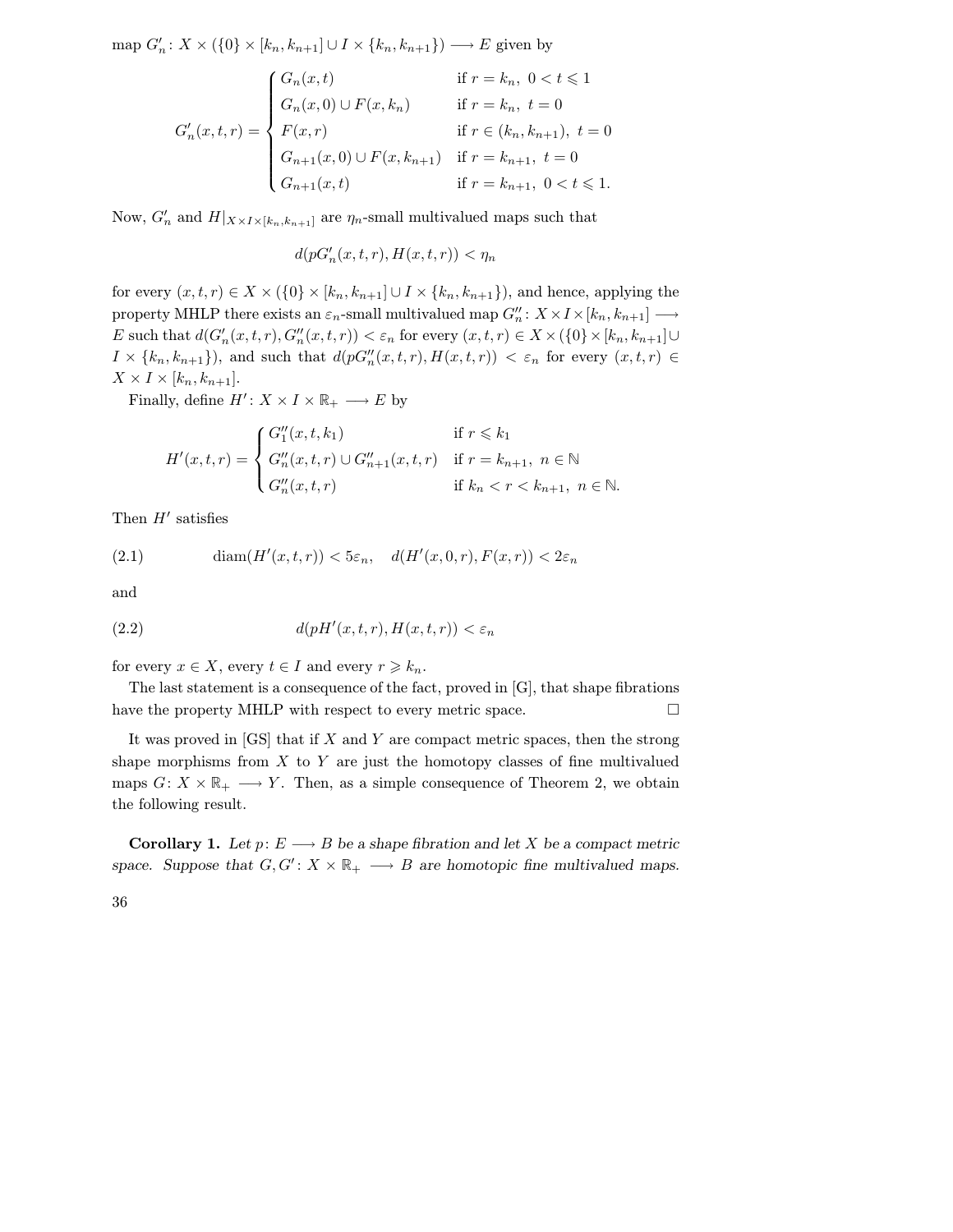Then  $G$  can be lifted to  $E$ —in the sense that there exists a fine multivalued map  $F: X \times \mathbb{R}_+ \longrightarrow E$  such that pF and G are asymptotic—if and only if G' can be lifted to E. Hence, the fact that a fine multivalued map  $G: X \times \mathbb{R}_+ \longrightarrow B$  can be lifted to E is a property of the strong shape morphism corresponding to  $G$ .

# References

- [B1] K. Borsuk: On movable compacta. Fund. Math. 66 (1969), 137–146.
- [B2] K. Borsuk: Theory of Shape (Monografie Matematyczne 59). Polish Scientific Publishers, Warszawa, 1975.
- [C] F. W. Cathey: Shape fibrations and strong shape theory. Topology Appl. 14 (1982), 13–30.
- $[\tilde{C}1]$  Z. Čerin: Shape theory intrinsically. Publ. Mat. 37 (1993), 317–334.
- [Č2] Z . Čerin: Proximate topology and shape theory. Proc. Roy. Soc. Edinburgh 125 (1995), 595–615.
- [C3] Z. Cerin: Approximate fibrations. To appear.
- [CD] D. Coram and P. F. Duvall, Jr.: Approximate fibrations. Rocky Mountain J. Math. 7 (1977), 275–288.
- [CP] J. M. Cordier and T. Porter: Shape Theory. Categorical Methods of Approximation (Ellis Horwood Series: Mathematics and its Applications). Ellis Horwood Ltd., Chichester, 1989.
- [DS1] J. Dydak and J. Segal: Shape Theory: An Introduction (Lecture Notes in Math. 688). Springer-Verlag, Berlin, 1978.
- [DS2] J. Dydak and J. Segal: A list of open problems in shape theory. J. Van Mill and G. M. Reed: Open problems in Topology. North Holland, Amsterdam, 1990, pp. 457–467.
	- [F] J. E. Felt: ε-continuity and shape. Proc. Amer. Math. Soc. 46 (1974), 426–430.
	- [G] A. Giraldo: Shape fibrations, multivalued maps and shape groups. Canad. J. Math 50 (1998), 342–355.
- [GS] A. Giraldo and J. M. R. Sanjurjo: Strong multihomotopy and Steenrod loop spaces. J. Math. Soc. Japan. 47 (1995), 475–489.
- [K] R. W. Kieboom: An intrinsic characterization of the shape of paracompacta by means of non-continuous single-valued maps. Bull. Belg. Math. Soc. 1 (1994), 701–711.
- [Ku] K. Kuratowski: Topology I. Academic Press, New York, 1966.
- [M] S. Mardešić: Approximate fibrations and shape fibrations. Proc. of the International Conference on Geometric Topology. PWN, Polish Scientific Publishers, 1980, pp. 313–322.
- [MR1] S. Mardešić and T. B. Rushing: Shape fibrations. General Topol. Appl. 9 (1978), 193–215.
- [MR2] S. Mardešić and T. B. Rushing: Shape fibrations II. Rocky Mountain J. Math. 9 (1979), 283–298.
	- [MS] S. Mardešić and J. Segal: Shape Theory. North Holland, Amsterdam, 1982.
	- [Mi] E. Michael: Topologies on spaces of subsets. Trans. Amer. Math. Soc. 71 (1951), 152–182.
- [MoR] M. A. Morón and F. R. Ruiz del Portal: Multivalued maps and shape for paracompacta. Math. Japon. 39 (1994), 489–500.
	- [S1] J. M. R. Sanjurjo: A non-continuous description of the shape category of compacta. Quart. J. Math. Oxford (2) 40 (1989), 351–359.